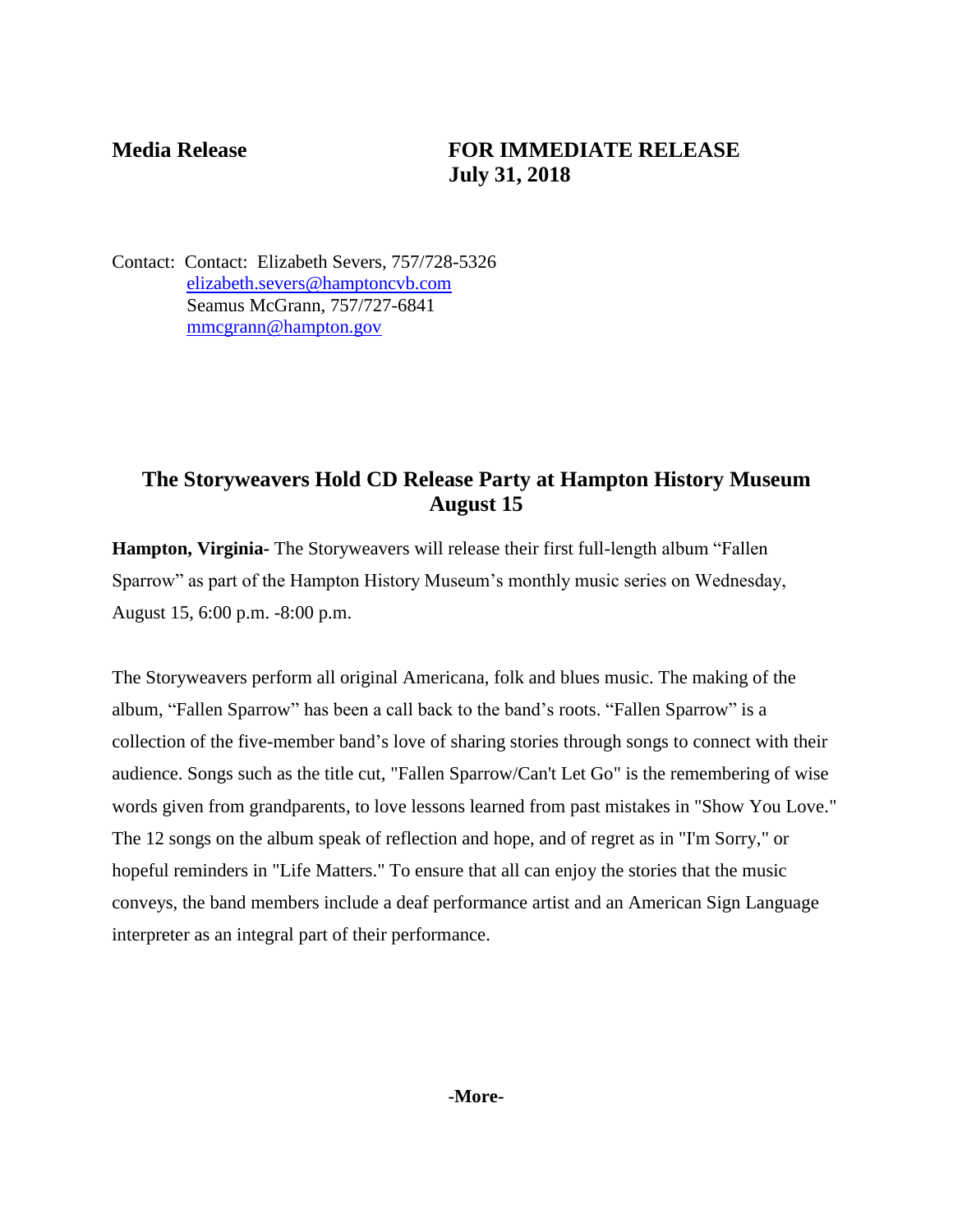### **The Storyweavers Hold CD Release Party at Hampton History Museum August 15- Page 2**

Upon reflection of The Storyweavers' music, songwriter Sheela Fortner says, "My Appalachian influences are clear in "Wait" and "Natures Revival." The first speaks of the incredible love shared by my grandparents of Scot-Irish descent, having raised 13 children in the Great Smoky Mountains of Western North Carolina, and my grandfather's promise that he would love my grandmother "til the rocking chair." The second, "Nature's Revival" speaks of the richness of talent and love of family gatherings as relatives would reach for their instruments after supper and gather on the tin roofed front porch. The creek that cut through the property was so loud that you had to sing loud to be heard and you could hear the music echo off the mountains all the way to Kudzu Hallow mixed the thunder of the creek. There they would play and sing gospel to country to folk from sunset until the break of morning. This is the melody of my heart."

The band has a faithful following of folks who have dubbed themselves "The Weavers." The Weavers play an important part in each performance as they have their own shout outs during songs and break into dance and joyous abandon. The band's followers have formed a tribe of folks that relish gathering, singing and dancing.

The Storyweavers began their journey in January of 2016, after what some would call the winter of discontent.

**Sheela Fortner, vocalist/songwriter** and former lead vocalist of Mermaids in the Basement (MITB) for over 2 decades had become disenchanted with late-night performances in smoky bar rooms; wailing her soul out over the clanging of beer bottles and, for the most part, to rowdy, half-listening audiences.

**-More-**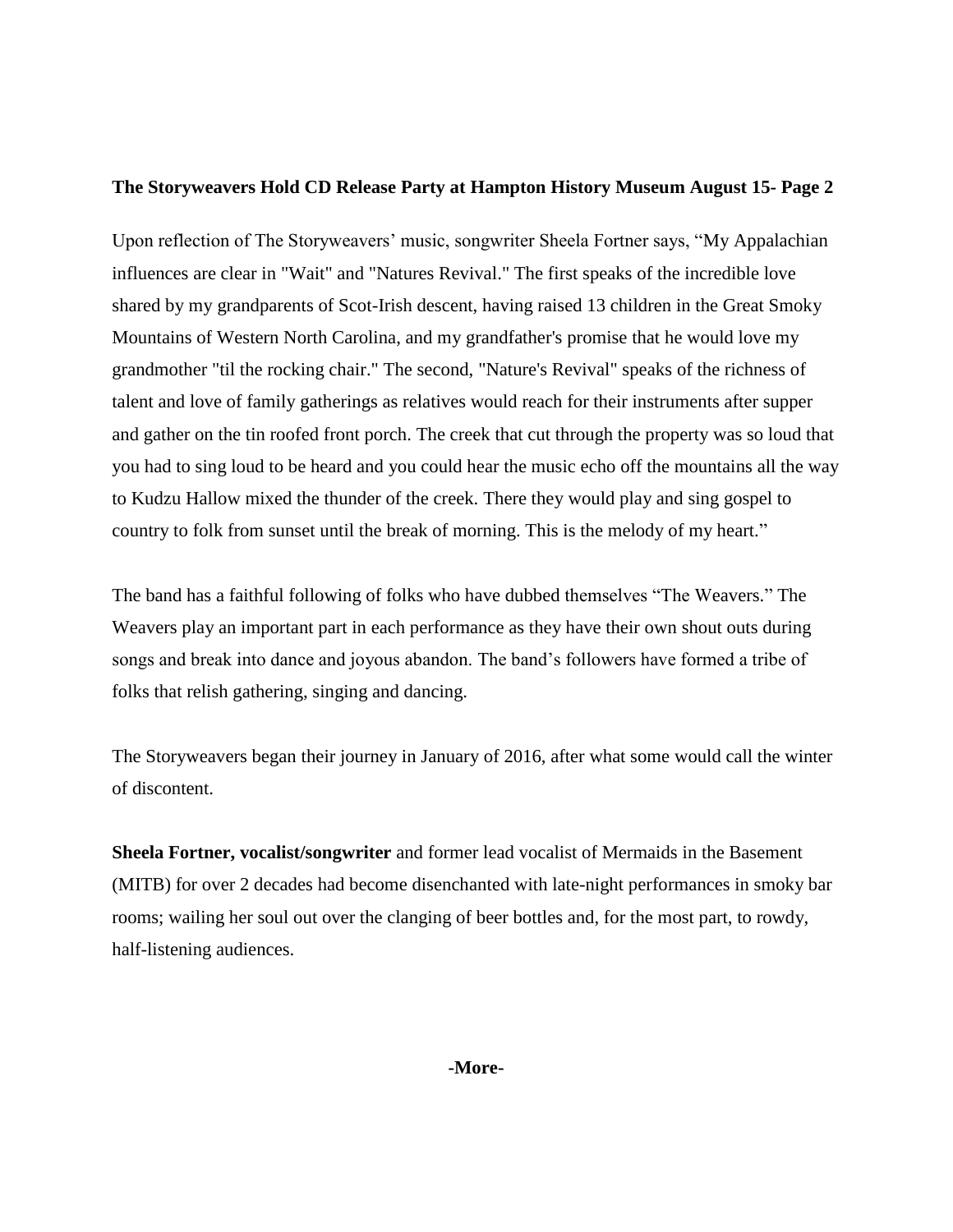#### **The Storyweavers Hold CD Release Party at Hampton History Museum August 15- Page 3**

**Linda Gale Poole, singer, songwriter** and guitarist had played "the beach circuit" with a band called Minus Me for many years. She, too, had stepped away from her music when an injury to her wrist left her not knowing if she could ever play again.

When these two women met at a local jam session of mutual friends, they realized they had something sacred in common; the love of music and the need to create. Soon after, they were cranking out songs in the parlor of Linda's Ghent home.

Meanwhile, **Beth Whyle, bassist, backup vocals and sound engineer** had hung up her bass. She'd bought her dream home on the beach and was seemingly happy to have a break after 23 years of performing as drummer and then bassist for MITB. A couple of years went by before she realized something was missing. When she got the call from Sheela and Linda to sit in on a 'jam,' she never looked back. Music is simply part of who she is.

**Jennifer McLaughlin, Deaf Performance Artist**, also formerly of MITB, had spent 15 plus years performing on stages all across Coastal Virginia and has performed the National Anthem for the Norfolk Tides and Hampton Roads Pride Festival. Jennifer's powerful delivery of visual music had rightfully garnered her quite a large following so when The Storyweavers began creating music the next natural step was to invite Jennifer to join the new musical tribe.

Bringing in **Annie James as the American Sign Language** interpreter to assist in translating between the two languages, the group was set to move forward with their vision of telling stories through song to audiences ready to look, listen, and feel.

With everyone on board, they took off and haven't looked back. The first year saw them perform 34 gigs. So far, in 2018, they have won FM's Battle of the Bands, been a nominee for Best in Americana from Veer Magazine and are releasing their first full length album entitled Fallen Sparrow. Busier than ever, you can find them on most weekends performing somewhere in

**-More-**